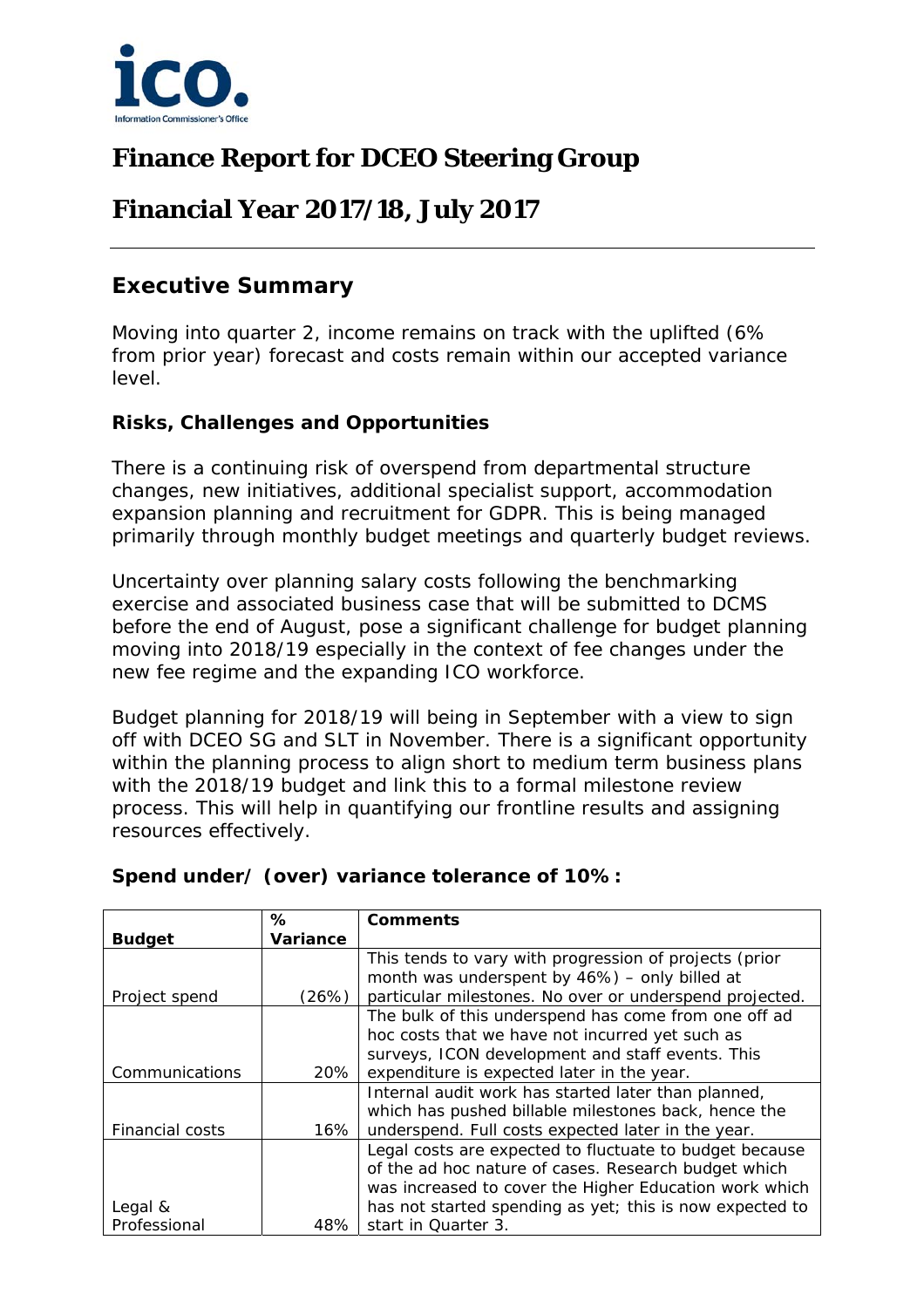# **Financial Overview as at 31 July**

### **Cash Flow**

The cash flow remains consistently robust with reserves available in the event of a reduced income.

| <b>Month</b>    | <b>Budget</b> | Actual | Variance | %    |
|-----------------|---------------|--------|----------|------|
| April           | 1,558         | 1,458  | (99)     | (6%) |
| May             | 1,560         | 1,731  | 171      | 11%  |
| June            | 1,655         | 1,698  | 43       | 3%   |
| July            | 1,730         | 1,644  | (86)     | (5%) |
| <b>Subtotal</b> | 6,503         | 6,532  | 29       | 0.4% |
| <b>August</b>   | 1,569         |        |          |      |
| September       | 1,897         |        |          |      |
| October         | 1,863         |        |          |      |
| <b>November</b> | 1,763         |        |          |      |
| <b>December</b> | 1,253         |        |          |      |
| January         | 2,080         |        |          |      |
| February        | 1,857         |        |          |      |
| <b>March</b>    | 1,969         |        |          |      |
| £ Year          | *20,755       |        |          |      |

## **DP Income (see appendix 1)**

\*Budget reflects an uplift of 6% from the previous year

### **Recruitment**

The target FTE for when GDPR goes live is currently estimated at 581.2 across the office. Based on payroll records as at the end of July, we are running at an actual FTE of 460.8 which leaves 120.4 roles left to be recruited, some in this financial year and some in 2018/19. This is a mix of ongoing back fill and new roles being brought on line. Note, agency roles are being used where appropriate to fill roles in the short term until a permanent position is recruited. Budget holders receive a detailed breakdown of staff down to team level each month for comment.

|                           |                    |                   |          | Variance     |
|---------------------------|--------------------|-------------------|----------|--------------|
| <b>FTE Staff Analysis</b> | <b>Planned FTE</b> | <b>Actual FTE</b> | Variance | (inc agency) |
| Permanent Staff Band A    | 8.1                | 8.1               | 0.0      | 0.0          |
| Permanent Staff Band B    | 38.6               | 36.6              | 2.0      | 0.0          |
| Permanent Staff Band C    | 142.6              | 98.1              | 44.5     | 33.5         |
| Permanent Staff Band D    | 178.9              | 132.9             | 46.0     | 44.4         |
| Permanent Staff Band E    | 124.7              | 97.9              | 26.8     | 25.8         |
| Permanent Staff Band F    | 63.8               | 53.8              | 10.0     | 10.0         |
| Permanent Staff Band G    | 17.8               | 12.8              | 5.0      | 5.0          |
| Permanent Staff Band H    | 6.7                | 5.0               | 1.7      | 1.7          |
| Agency Staff Band B       | 0.0                | 2.0               | (2.0)    |              |
| Agency Staff Band C       | 0.0                | 11.0              | (11.0)   |              |
| Agency Staff Band D       | 0.0                | 1.6               | (1.6)    |              |
| Agency Staff Band E       | 0.0                | 1.0               | (1.0)    |              |
|                           |                    |                   |          |              |
| <b>Total FTE staff</b>    | 581.2              | 460.8             | 120.4    | 120.4        |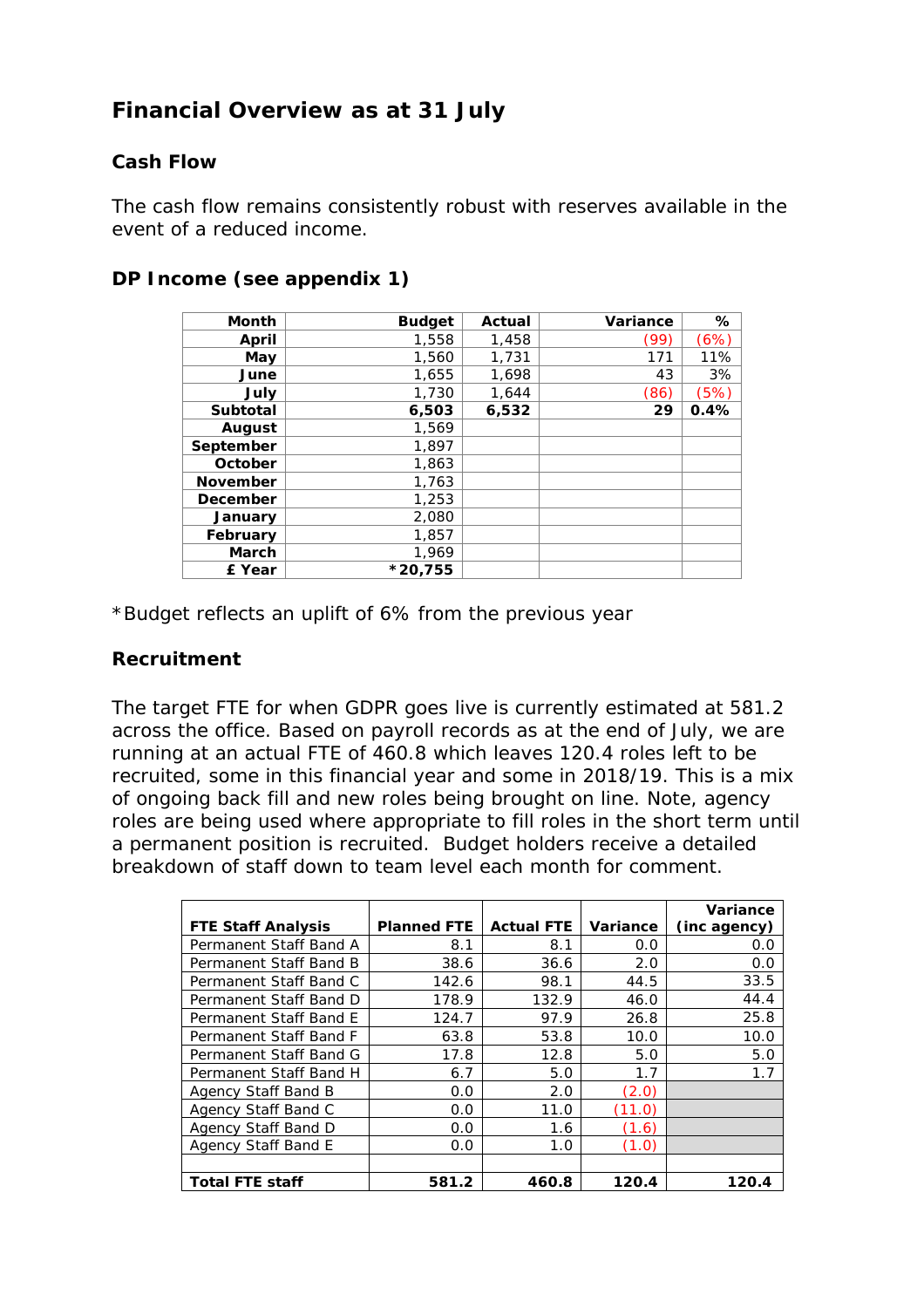## **Month End Financial Summary**

#### **MANAGEMENT REPORT**

#### **For the Four Months Ending 31 July 2017**

|                        |               | <b>Year To Date</b> |            |        | <b>Full Year</b> | <b>Prior Year</b> |
|------------------------|---------------|---------------------|------------|--------|------------------|-------------------|
|                        | <b>Budget</b> | Actual              | Variance   | Var %  | Forecast         | 2016/17           |
|                        | £             | £                   | £          | %      | £                | £                 |
| <b>GRANT IN AID</b>    | 1,250,000     | 1,250,000           |            |        | 3,795,000        | 3,790,000         |
| DP FEE INCOME          | 6,451,961     | 6,531,798           | 79,837     |        | 20,754,800       | 19,729,439        |
| <b>DRIPA INCOME</b>    | 82,500        | 82,500              |            |        | 330,000          | 330,000           |
| <b>BANK INTEREST</b>   |               | (75)                | (75)       |        |                  | 75                |
| <b>TOTAL INCOME</b>    | 7,784,461     | 7,864,223           | 79,762     | 0.4%   | 24,879,800       | 23,849,514        |
|                        |               |                     |            |        |                  |                   |
| <b>Office Costs</b>    | 428,751       | 399,966             | (28, 785)  | (7%)   | 1,286,200        | 1,523,289         |
| <b>Staff Costs</b>     | 5,755,758     | 5,725,627           | (30, 131)  | (1%)   | 18,561,610       | 16,029,657        |
| <b>Training And</b>    |               |                     |            |        |                  |                   |
| Recruitment            | 180,288       | 168,575             | (11, 713)  | (6%)   | 575,000          | 579,010           |
| It Costs               | 831,813       | 904,521             | 72,708     | 9%     | 2,548,325        | 2,505,735         |
| Project Spend*         | 384,891       | 486,673             | 101,782    | 26%    | 534,675          | 688,500           |
| Communications         | 125,701       | 100,096             | (25, 605)  | (20%)  | 388,400          | 507,460           |
| <b>Financial Costs</b> | 19,000        | 15,913              | (3,087)    | (16%)  | 107,500          | 153,134           |
| Travel                 | 172,903       | 177,946             | 5,043      | 3%     | 539,200          | 526,336           |
| Legal, Professional &  |               |                     |            |        |                  |                   |
| Other                  | 315,074       | 162,745             | (152, 329) | (48%)  | 1,088,890        | 595,466           |
| <b>TOTAL COSTS</b>     | 8,214,179     | 8,142,062           | (72, 117)  | (0.9%  | 25,629,800       | 23,108,587        |
| <b>OPERATING</b>       |               |                     |            |        |                  |                   |
| <b>SURPLUS</b>         | (429, 718)    | (277, 839)          | 151,879    | (35%)  | (750,000)        | 740,927           |
|                        |               |                     |            |        |                  |                   |
| <b>GIA PROGRAMME</b>   |               |                     |            |        |                  |                   |
| 1819 ADVANCE           | 280,000       | 280,000             |            |        | 1,400,000        |                   |
| <b>SURPLUS</b>         | (149, 718)    | 2,161               | 151,879    | (101%) | 650,000*         | 740,927*          |

\*Project spend includes capital spend which is reviewed alongside the revenue budget

Based on the above summary, we are currently in line with expected forecasts by less than 1% on both income and expenditure.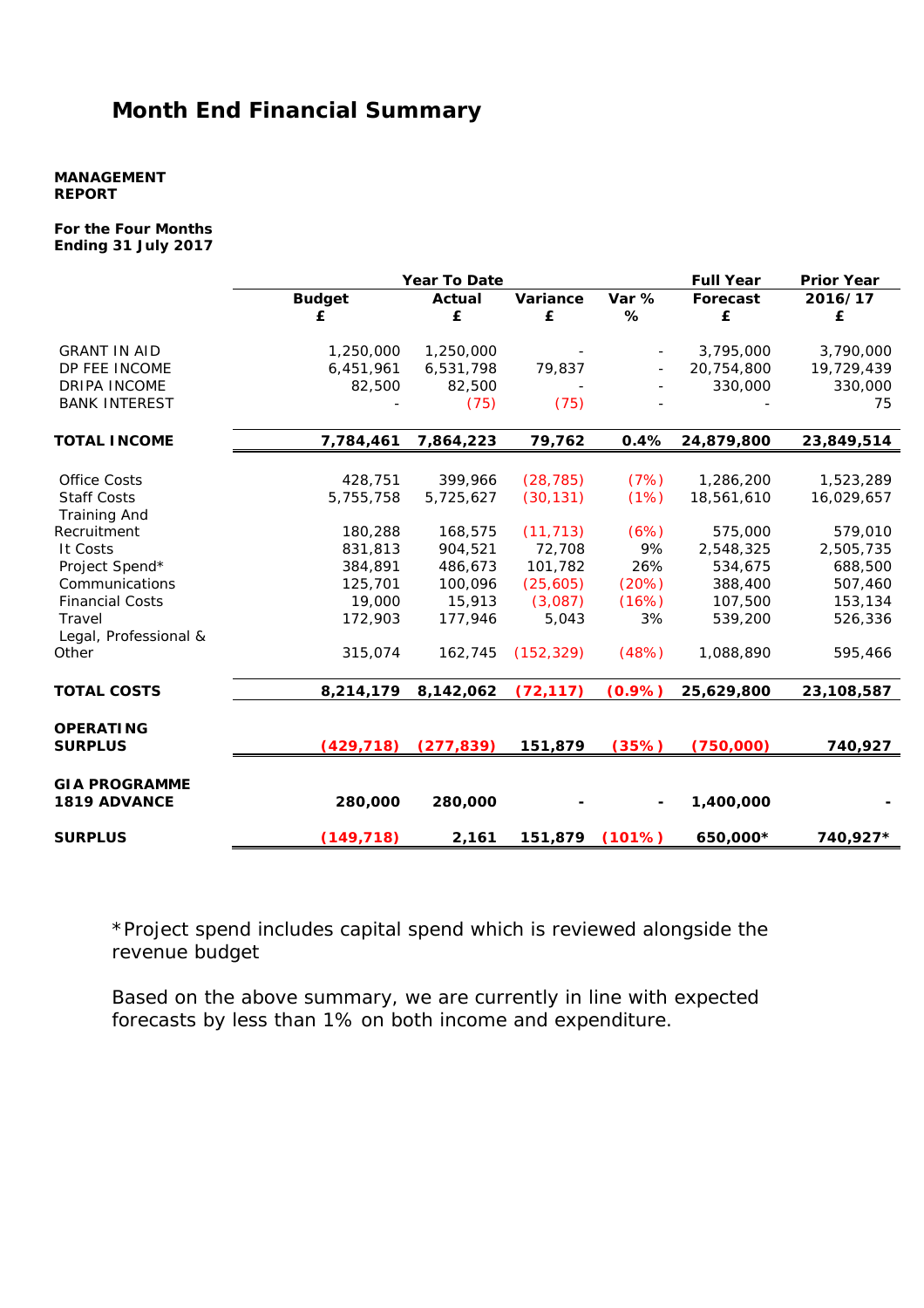# **Civil Monetary Penalties (CMPs)**

Below is the summary of those debts we still consider recoverable from the previous year plus new penalties issued to June 2017.

| Gross debts B/fwd from 2016-17                           | 594,600                 |
|----------------------------------------------------------|-------------------------|
| Issued penalties gross<br>Issued prompt payment discount | 1,664,100<br>(220, 500) |
| Irrecoverable debts written off                          |                         |
| <b>Net</b>                                               | 2,038,200               |
| Receipts*                                                | (929, 267)              |
| <b>Balance</b>                                           | 1,108,933               |
|                                                          |                         |

\*Of this sum, £223,700 is due to be paid to the consolidated fund in August 2017.

### **Spending controls**

The ICO is complying with the Cabinet Office Spending Controls Guidance v 4.0

https://www.gov.uk/government/publications/cabinet-officecontrols/cabinet-office-controls-guidance-version-40

> **Heather Dove August 2017**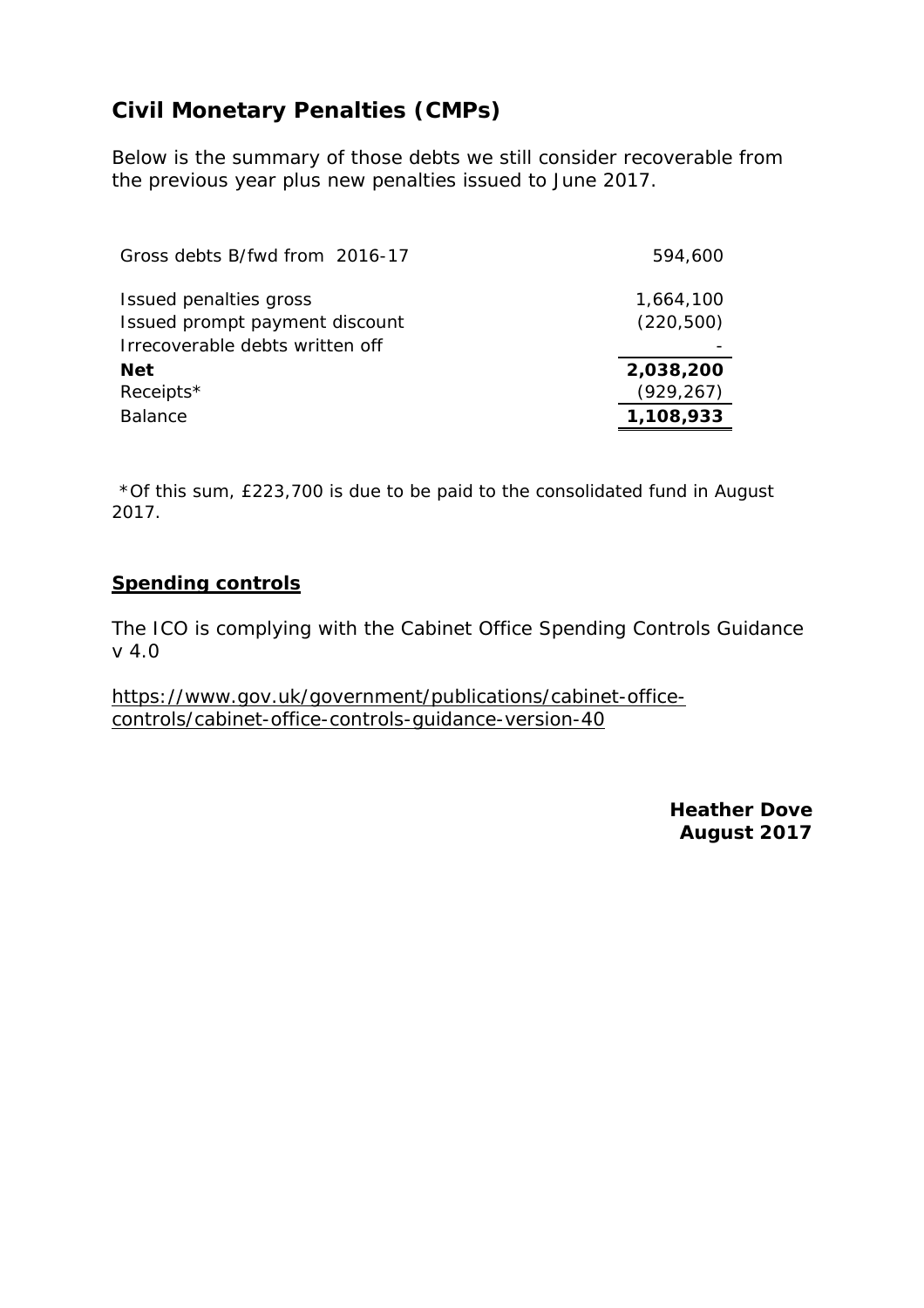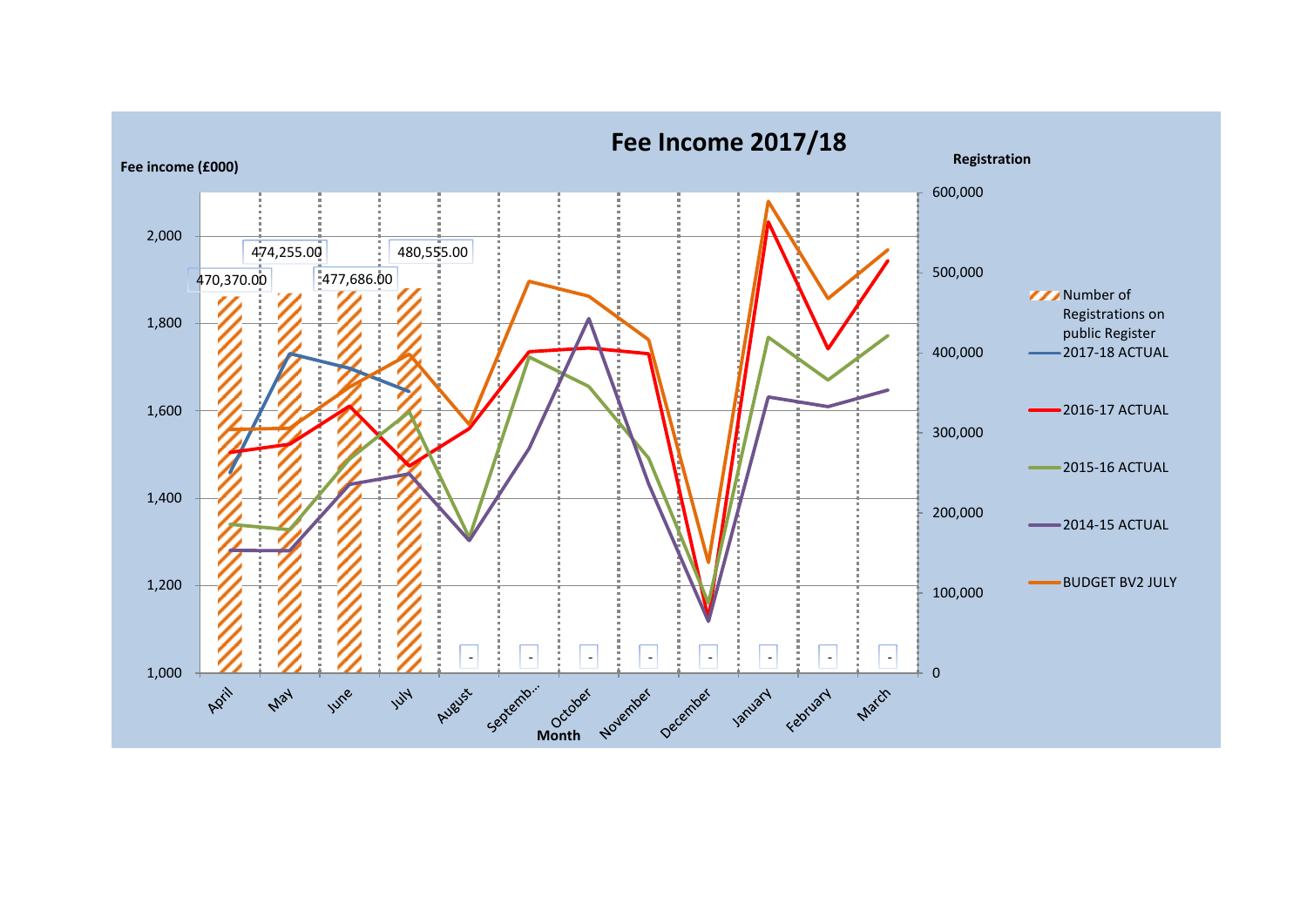#### INFORMATION COMMISSIONERS OFFICE

For the Twelve Months Ending 31 March 2018

|                                                                  | Actual      | Actual   | Actual         | Actual       | Forecast       | Forecast            | Forecast            | Forecast       | Forecast         | Forecast     | Forecast       | Forecast       |
|------------------------------------------------------------------|-------------|----------|----------------|--------------|----------------|---------------------|---------------------|----------------|------------------|--------------|----------------|----------------|
|                                                                  | Apr-16      | May-16   | Jun-16         | Jul-16       | Aug-16         | Sep-16              | Oct-16              | Nov-16         | $Dec-16$         | Jan-17       | Feb-17         | Mar-17         |
|                                                                  | £ (000)     | E(000)   | E(000)         | E(000)       | E(000)         | £ (000)             | E(000)              | E(000)         | E(000)           | E(000)       | E(000)         | E(000)         |
| Cash flows from operating activities                             |             |          |                |              |                |                     |                     |                |                  |              |                |                |
| Net Expenditure                                                  |             |          |                |              |                |                     |                     |                |                  |              |                |                |
| DP FEE INCOME                                                    | $-1,458$    | $-1,731$ | $-1,698$       | $-1,644$     | $-1,565$       | $-1,894$            | $-1,860$            | $-1,759$       | $-1,248$         | $-2,078$     | $-1,854$       | $-1,967$       |
| <b>DRIPA INCOME</b>                                              | 0           | $\Omega$ | $-83$          | $\mathbf 0$  | $\mathbf 0$    | $-83$               | 0                   | $\mathsf{O}$   | $-83$            | 0            | 0              | $-83$          |
| OFFICE COSTS                                                     | 113         | 91       | 89             | 107          | 109            | 109                 | 113                 | 116            | 116              | 118          | 118            | 118            |
| <b>STAFF COSTS</b>                                               | 1,432       | 1.413    | 1,425          | 1,456        | 1,528          | 1,576               | 1,605               | 1,593          | 1,617            | 1,649        | 1,668          | 1,600          |
| TRAINING AND RECRUITMENT                                         | 40          | 49       | 28             | 52           | 51             | 50                  | 50                  | 51             | 50               | 52           | 53             | 49             |
| <b>IT COSTS</b>                                                  | 218         | 241      | 178            | 268          | 196            | 202                 | 210                 | 196            | 200              | 230          | 201            | 209            |
| PROJECT SPEND                                                    | 143         | 101      | 166            | 76           | 84             | 84                  | 84                  | 84             | 84               | 84           | 84             | $-566$         |
| COMMUNICATIONS                                                   | 15          | 14       | 54             | 17           | 25             | 62                  | 36                  | 35             | 35               | 36           | 35             | 25             |
| <b>FINANCIAL COSTS</b>                                           | 3           | 3        | $\overline{7}$ | 3            | $\overline{7}$ | $\overline{7}$      | $\overline{7}$      | $\overline{7}$ | 5                | 44           | $\overline{7}$ | $\overline{7}$ |
| <b>TRAVEL</b>                                                    | 40          | 53       | 44             | 41           | 31             | 43                  | 47                  | 60             | 22               | 34           | 24             | 100            |
| LEGAL, PROFESSIONAL & OTHER                                      | 27          | 50       | 31             | 54           | 95             | 98                  | 110                 | 115            | 118              | 136          | 128            | 126            |
| Net expenditure total                                            | 572         | 285      | 242            | 429          | 561            | 255                 | 402                 | 498            | 916              | 305          | 462            | $-382$         |
| Decrease in trade and other receivables                          | 22          | 678      | $-6$           | 233          | 35             | 210                 | $-273$              | $\overline{7}$ | $\overline{7}$   | $-511$       | 259            | $-140$         |
| Increase in trade payables                                       | 513         | $-913$   | $-71$          | 391          | -8             | $-132$              | 40                  | $-32$          | $-4$             | 324          | $-172$         | 8              |
| Use of provisions                                                | $\Omega$    | $\Omega$ | $\mathbf 0$    | $\Omega$     | $\Omega$       | 0                   | $\mathbf 0$         | $\mathbf 0$    | 0                | $\mathbf{O}$ | $\mathbf 0$    | $\mathbf 0$    |
| Net cash outflow from operating activitie                        | 1,107       | 50       | 165            | 1,052        | 588            | 333                 | 169                 | 473            | 919              | 118          | 549            | $-514$         |
| Cash flows from investing activities                             |             |          |                |              |                |                     |                     |                |                  |              |                |                |
| Capital Spend                                                    | 0           | 0        | $\mathbf 0$    | 0            | 0              | 0                   | 0                   | 0              | $\boldsymbol{0}$ | 0            | 0              | 650            |
| Profit/Loss on Disposal of Fixed Assets                          | $\mathbf 0$ | 0        | $\mathsf O$    | $\mathsf{O}$ | 0              | $\mathsf{O}\xspace$ | $\mathsf{O}\xspace$ | $\mathsf{O}$   | 0                | O            | 0              | $\mathbf 0$    |
| Net cash outflow from investing activities                       | $\mathbf 0$ | $\Omega$ | $\mathbf 0$    | $\Omega$     | $\Omega$       | $\mathbf 0$         | $\Omega$            | $\Omega$       | $\mathbf 0$      | $\mathbf 0$  | $\mathbf 0$    | 650            |
| Cash flows from financing activities                             |             |          |                |              |                |                     |                     |                |                  |              |                |                |
| Grant in Aid                                                     | $-313$      | $-313$   | $-313$         | $-313$       | $-313$         | $-313$              | $-313$              | $-313$         | $-313$           | $-313$       | $-313$         | $-358$         |
| Grant in Aid Programme in Advance                                |             |          | $-140$         | $-140$       | $-140$         | $-140$              | $-140$              | $-140$         | $-140$           | $-140$       | $-140$         | $-140$         |
| Net cash flows from financing activities                         | $-313$      | $-313$   | $-453$         | $-453$       | $-453$         | $-453$              | $-453$              | $-453$         | $-453$           | $-453$       | $-453$         | $-498$         |
| Net increase/(decrease) in cash and cash equivalents in the year |             |          |                |              |                |                     |                     |                |                  |              |                |                |
| Net increase/(decrease) in cash                                  | 794         | $-262$   | $-288$         | 600          | 136            | $-119$              | $-284$              | 21             | 467              | $-334$       | 96             | $-362$         |
| Cash & equivalents- start of period                              | 3,630       | 2,836    | 3,098          | 3,386        | 2,786          | 2,650               | 2,770               | 3,053          | 3,032            | 2,566        | 2,900          | 2,804          |
| Cash & equivalents- end of period                                | 2,836       | 3,098    | 3,386          | 2,786        | 2,650          | 2,770               | 3,053               | 3,032          | 2,566            | 2,900        | 2,804          | 3,165          |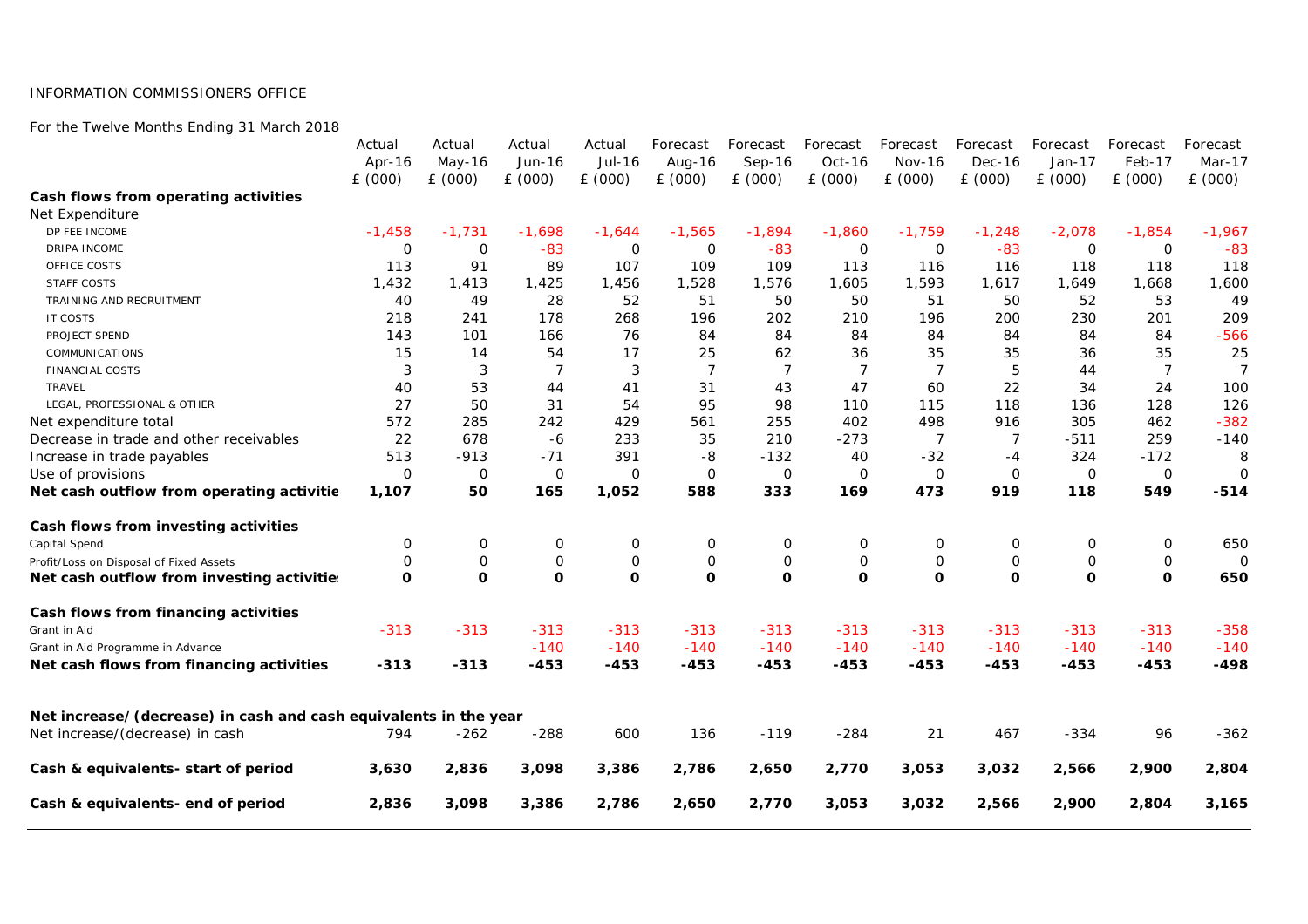|                                  |               | Year To Date |                | <b>Full Year</b> | <b>Prior Year</b> |            |
|----------------------------------|---------------|--------------|----------------|------------------|-------------------|------------|
|                                  | <b>Budget</b> | Actual       | Variance       | Var %            | Forecast          | 2016/17    |
|                                  | £             | £            | £              | ℅                | £                 | £          |
| <b>GRANT IN AID</b>              | 1,250,000     | 1,250,000    | $\mathsf O$    |                  | 3,795,000         | 3,790,000  |
| DP FEE INCOME                    | 6,451,961     | 6,531,798    | $-79,837$      | (1.2%)           | 20,754,800        | 19,729,439 |
| DRIPA INCOME                     | 82,500        | 82,500       | $\mathbf 0$    |                  | 330,000           | 330,000    |
| <b>BANK INTEREST</b>             | 0             | $-75$        | 75             |                  | 0                 | 75         |
| <b>TOTAL INCOME</b>              | 7,784,461     | 7,864,223    | $-79,762$      | (1.0%)           | 24,879,800        | 23,849,514 |
| <b>RENT</b>                      | 152,333       | 146,098      | 6,235          | 4.1%             | 457,000           | 646,378    |
| RATES & BUILDING INSURANCE       | 78,666        | 78,662       | $\overline{4}$ | 0.0%             | 236,000           | 235,770    |
| <b>SERVICE CHARGES</b>           | 18,333        | 16,546       | 1,787          | 9.7%             | 55,000            | 33,624     |
| <b>CAR PARKING</b>               | 2,400         | 2,374        | 26             | 1.1%             | 7,200             | 54,104     |
| <b>HEAT &amp; LIGHT</b>          | 36,208        | 23,520       | 12,688         | 35.0%            | 107,000           | 102,670    |
| <b>WATER</b>                     | 5,334         | 1,900        | 3,434          | 64.4%            | 16,000            | 17,067     |
| CLEANING                         | 24,664        | 26,889       | $-2,225$       | $(9.0\%)$        | 74,100            | 88,463     |
| <b>SECURITY</b>                  | 19,666        | 17,370       | 2,296          | 11.7%            | 59,000            | 52,462     |
| WASTE                            | 1,333         | 1,334        | $-1$           | $(0.1\%)$        | 4,000             | 5,797      |
| <b>REPAIRS &amp; MAINTENANCE</b> | 20,150        | 26,452       | $-6,302$       | (31.3%)          | 75,500            | 49,277     |
| <b>MOTOR COSTS</b>               | $\mathbf 0$   | 0            | $\mathbf 0$    |                  | 0                 | $-151$     |
| <b>KITCHEN</b>                   | 12,727        | 12,274       | 453            | 3.6%             | 38,000            | 32,524     |
| <b>REMOVALS</b>                  | $\mathbf 0$   | 379          | $-379$         |                  | $\mathbf 0$       | $\Omega$   |
| <b>FURNITURE</b>                 | 10,500        | 1,766        | 8,734          | 83.2%            | 60,000            | 46,407     |
| <b>GENERAL EQUIPMENT</b>         | 3,332         | 1,384        | 1,948          | 58.5%            | 10,000            | 8,191      |
| <b>STATIONERY</b>                | 18,450        | 22,572       | $-4,122$       | (22.3%)          | 45,400            | 46,178     |
| POSTAGE                          | 20,400        | 16,211       | 4,189          | 20.5%            | 61,000            | 55,840     |
| DOCUMENT DESTRUCTION             | 2,834         | 1,896        | 938            | 33.1%            | 8,000             | 5,768      |
| <b>OTHER</b>                     | 1,421         | 2,340        | $-919$         | (64.7%)          | 3,000             | 84,449     |
| OFFICE COSTS CAPITALISED         | $\mathbf 0$   | $\mathbf 0$  | 0              |                  | $-30,000$         | $-41,529$  |
| <b>TOTAL OFFICE COSTS</b>        | 428,751       | 399,966      | 28,785         | 6.7%             | 1,286,200         | 1,523,289  |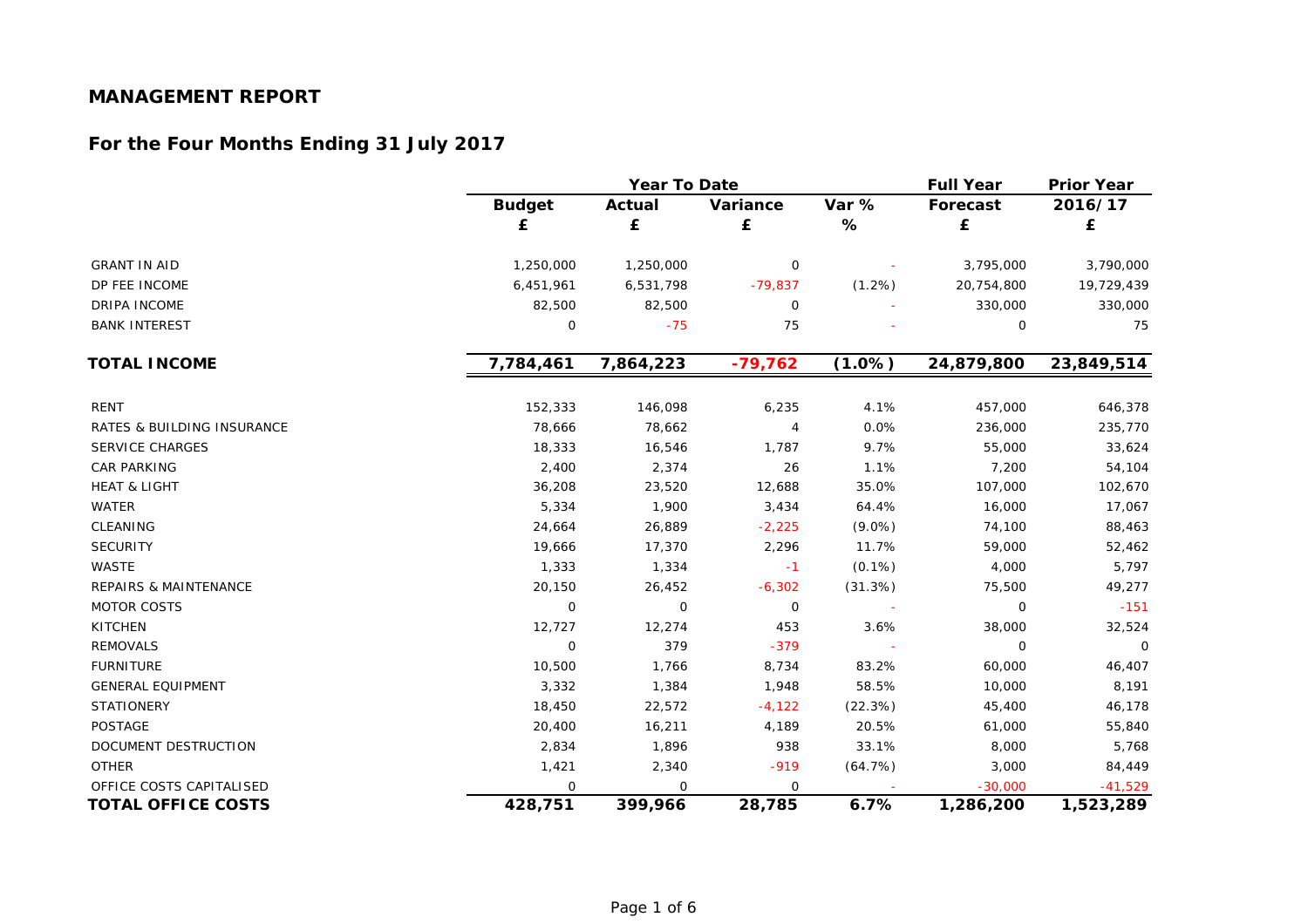|                                |               | Year To Date  |             | <b>Full Year</b> | <b>Prior Year</b> |             |
|--------------------------------|---------------|---------------|-------------|------------------|-------------------|-------------|
|                                | <b>Budget</b> | <b>Actual</b> | Variance    | Var %            | <b>Forecast</b>   | 2016/17     |
|                                | £             | £             | £           | %                | £                 | £           |
| <b>SALARIES</b>                | 4,382,616     | 4,213,822     | 168,793     | 3.9%             | 14,069,983        | 12,062,267  |
| <b>OVERTIME</b>                | 56,908        | 40,255        | 16,653      | 29.3%            | 152,291           | 110,106     |
| <b>PENSION</b>                 | 876,987       | 863,475       | 13,512      | 1.5%             | 2,881,842         | 2,452,706   |
| <b>NATIONAL INSURANCE</b>      | 415,483       | 407,449       | 8,034       | 1.9%             | 1,380,201         | 1,150,172   |
| <b>AGENCY STAFF</b>            | 0             | 186,293       | $-186,293$  |                  | $\mathbf 0$       | 291,489     |
| <b>INWARD SECONDMENT</b>       | 6,000         | 0             | 6,000       | 100.0%           | 24,000            | $\Omega$    |
| SALARIES INCOME                | 0             | $\Omega$      | 0           |                  | $\Omega$          | $-68,616$   |
| PENSION INCOME                 | 0             | $\mathbf 0$   | O           |                  | 0                 | $-14,582$   |
| NATIONAL INSURANCE INCOME      | $\Omega$      | $\Omega$      | $\mathbf 0$ |                  | $\Omega$          | $-7,829$    |
| NON EXEC BOARD MEMBER          | 17,764        | 14,333        | 3,431       | 19.3%            | 53,292            | 53,944      |
| <b>TOTAL STAFF COSTS</b>       | 5,755,758     | 5,725,627     | 30,131      | 0.5%             | 18,561,610        | 16,029,657  |
| <b>RECRUITMENT</b>             | 46,664        | 46,209        | 455         | 1.0%             | 170,000           | 166,022     |
| <b>RELOCATION EXPENSES</b>     | $\Omega$      | $\Omega$      | 0           |                  | $\Omega$          | 41,575      |
| <b>HEALTH &amp; SAFETY</b>     | 13,624        | 12,679        | 945         | 6.9%             | 45,000            | 46,860      |
| APPRENTICESHIP LEVY            | 20,000        | 16,360        | 3,640       | 18.2%            | 60,000            | $\mathbf 0$ |
| <b>FURTHER EDUCATION</b>       | 2,000         | 116           | 1,885       | 94.2%            | 6,000             | 7,478       |
| ALL STAFF SKILLS DEVELOPMENT   | 40,000        | 79,450        | $-39,450$   | (98.6%)          | 120,000           | 302,965     |
| SEMINARS AND CONFERENCES       | 44,000        | 1,914         | 42,086      | 95.6%            | 132,000           | $\mathbf 0$ |
| MANAGEMENT DEVELOPMENT         | 6,000         | 1,078         | 4,922       | 82.0%            | 18,000            | 14,111      |
| <b>CSL E LEARNING</b>          | 2,000         | 0             | 2,000       | 100.0%           | 6,000             | 0           |
| <b>CSL WORKSHOPS</b>           | 2,000         | $\mathbf 0$   | 2,000       | 100.0%           | 6,000             |             |
| PROFESSIONAL QUALIFICATIONS    | 2,000         | 10,769        | $-8,769$    | (438.5%)         | 6,000             | 0           |
| <b>INFORMATION TECHNOLOGY</b>  | 2,000         | 0             | 2,000       | 100.0%           | 6,000             | 0           |
| TOTAL TRAINING AND RECRUITMENT | 180,288       | 168,575       | 11,713      | 6.5%             | 575,000           | 579,010     |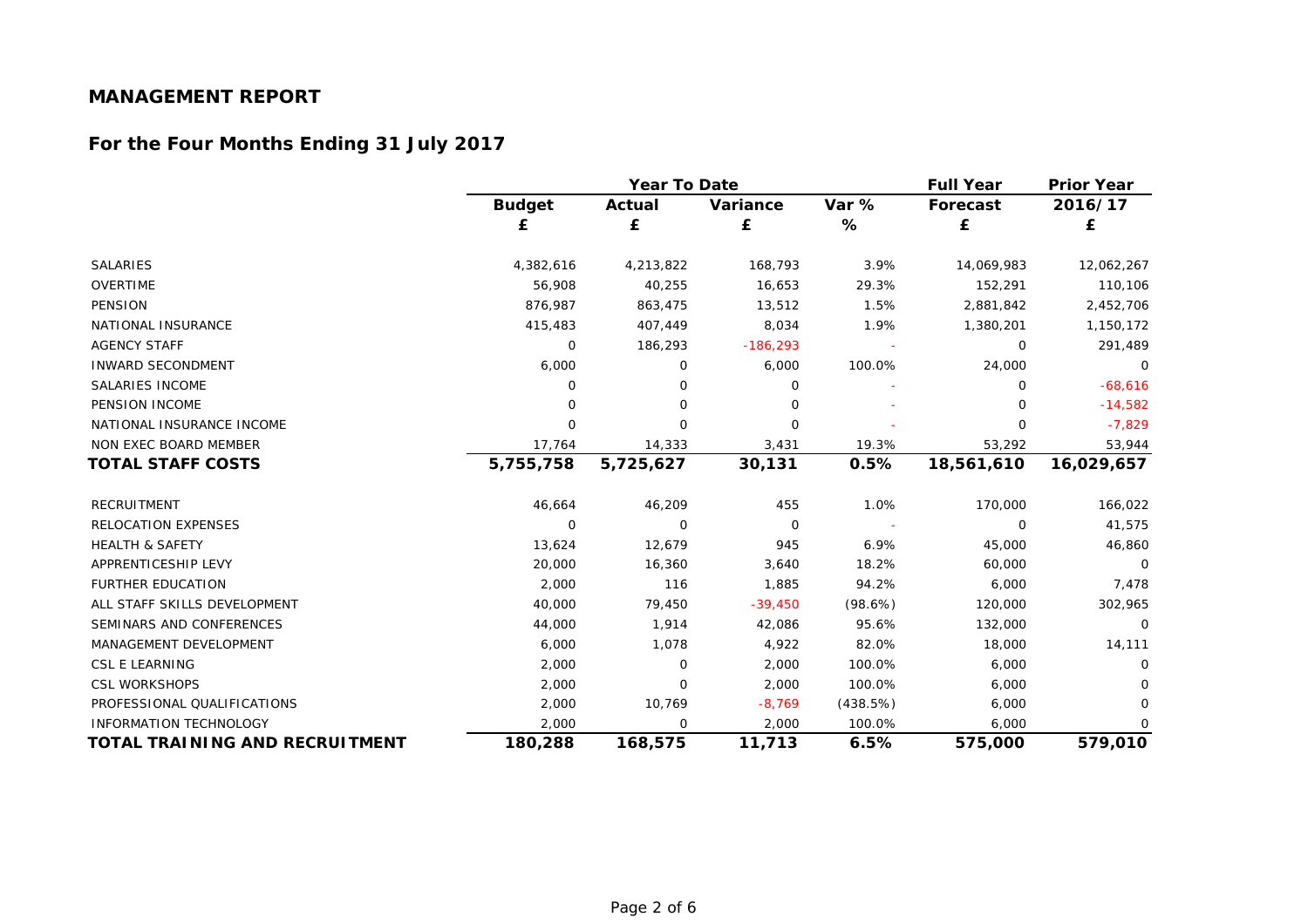|                                 |               | <b>Year To Date</b> |             | <b>Full Year</b> | <b>Prior Year</b> |             |
|---------------------------------|---------------|---------------------|-------------|------------------|-------------------|-------------|
|                                 | <b>Budget</b> | <b>Actual</b>       | Variance    | Var %            | Forecast          | 2016/17     |
|                                 | £             | £                   | £           | $\%$             | £                 | £           |
| HOSTING, WEB AND TELEPHONY      | 238,774       | 237,579             | 1,195       | 0.5%             | 716,322           | 704,277     |
| APP & DESKTOP SUPPORT           | 226,668       | 225,258             | 1,410       | 0.6%             | 680,003           | 679,870     |
| SOFTWARE LICENSING              | 161,667       | 149,412             | 12,255      | 7.6%             | 485,000           | 379,419     |
| SECURITY CONTRACT               | 16,667        | 3,315               | 13,352      | 80.1%            | 50,000            | 54,482      |
| NOTIFICATION PRINTING           | 47,464        | 77,364              | $-29,900$   | $(63.0\%)$       | 190,000           | 222,494     |
| <b>MANAGED PRINT</b>            | 14,167        | 14,218              | $-51$       | $(0.4\%)$        | 42,500            | 33,702      |
| CARD PROCESSING CHARGES         | 27,573        | 51,290              | $-23,717$   | $(86.0\%)$       | 88,000            | 103,982     |
| HARDWARE MAINTENANCE            | 16,667        | 38,018              | $-21,351$   | $(128.1\%)$      | 50,000            | 70,975      |
| <b>GOV SECURE INTERNET</b>      | 33,333        | 40,728              | $-7,395$    | (22.2%)          | 100,000           | $\Omega$    |
| TELEPHONY CALLS & BROADBAND     | 48,833        | 67,338              | $-18,505$   | (37.9%)          | 146,500           | 256,534     |
| <b>TOTAL IT COSTS</b>           | 831,813       | 904,521             | $-72,708$   | (8.7%)           | 2,548,325         | 2,505,735   |
| <b>RESOURCES</b>                | 0             | 249,902             | $-249,902$  |                  | 0                 | 0           |
| <b>SOFTWARE</b>                 | $\Omega$      | 55,227              | $-55,227$   |                  | $\Omega$          | $\Omega$    |
| <b>HARDWARE</b>                 | $\mathbf 0$   | 30,751              | $-30,751$   |                  | $\mathbf{O}$      | 0           |
| SUNDRY (OTHER)                  | 384,891       | 18,110              | 366,781     | 95.3%            | 1,154,675         | 1,263,585   |
| PROJECT COSTS TBA               | 0             | 132,683             | $-132,683$  |                  | 0                 | $\mathbf 0$ |
| PROJECT WORK CAPITALISED        | $\mathbf 0$   | 0                   | 0           |                  | $-620,000$        | $-575,085$  |
| <b>TOTAL PROJECT SPEND</b>      | 384,891       | 486,673             | $-101,782$  | (26.4%)          | 534,675           | 688,500     |
| CAMPAIGNS, MEDIA RELATIONS & PR | 10,400        | 12,956              | $-2,556$    | (24.6%)          | 31,200            | 24,665      |
| <b>MEDIA MONITORING</b>         | 19,800        | 13,993              | 5,807       | 29.3%            | 79,200            | 135,625     |
| <b>DESIGN &amp; PRINT</b>       | 13,750        | 19,077              | $-5,327$    | (38.7%)          | 55,000            | 40,922      |
| <b>DISTRIBUTION</b>             | 13,333        | 9,227               | 4,106       | 30.8%            | 40,000            | 25,774      |
| <b>SURVEYS</b>                  | 16,500        | 480                 | 16,020      | 97.1%            | 66,000            | 26,779      |
| <b>CONFERENCES GENERAL</b>      | 34,000        | 34,361              | $-361$      | $(1.1\%)$        | 104,000           | 269,310     |
| <b>CONFERENCE INCOME</b>        | 0             | 0                   | $\mathsf O$ |                  | $-50,000$         | $-48,686$   |
| <b>ICON DEVELOPMENT</b>         | 3,750         | $\mathbf 0$         | 3,750       | 100.0%           | 15,000            | 0           |
| <b>STAFF EVENTS</b>             | 10,501        | 1,411               | 9,090       | 86.6%            | 37,000            | 19,578      |
| <b>WEB MAINTENANCE</b>          | 3,667         | 8,590               | $-4,923$    | (134.3%)         | 11,000            | 13,493      |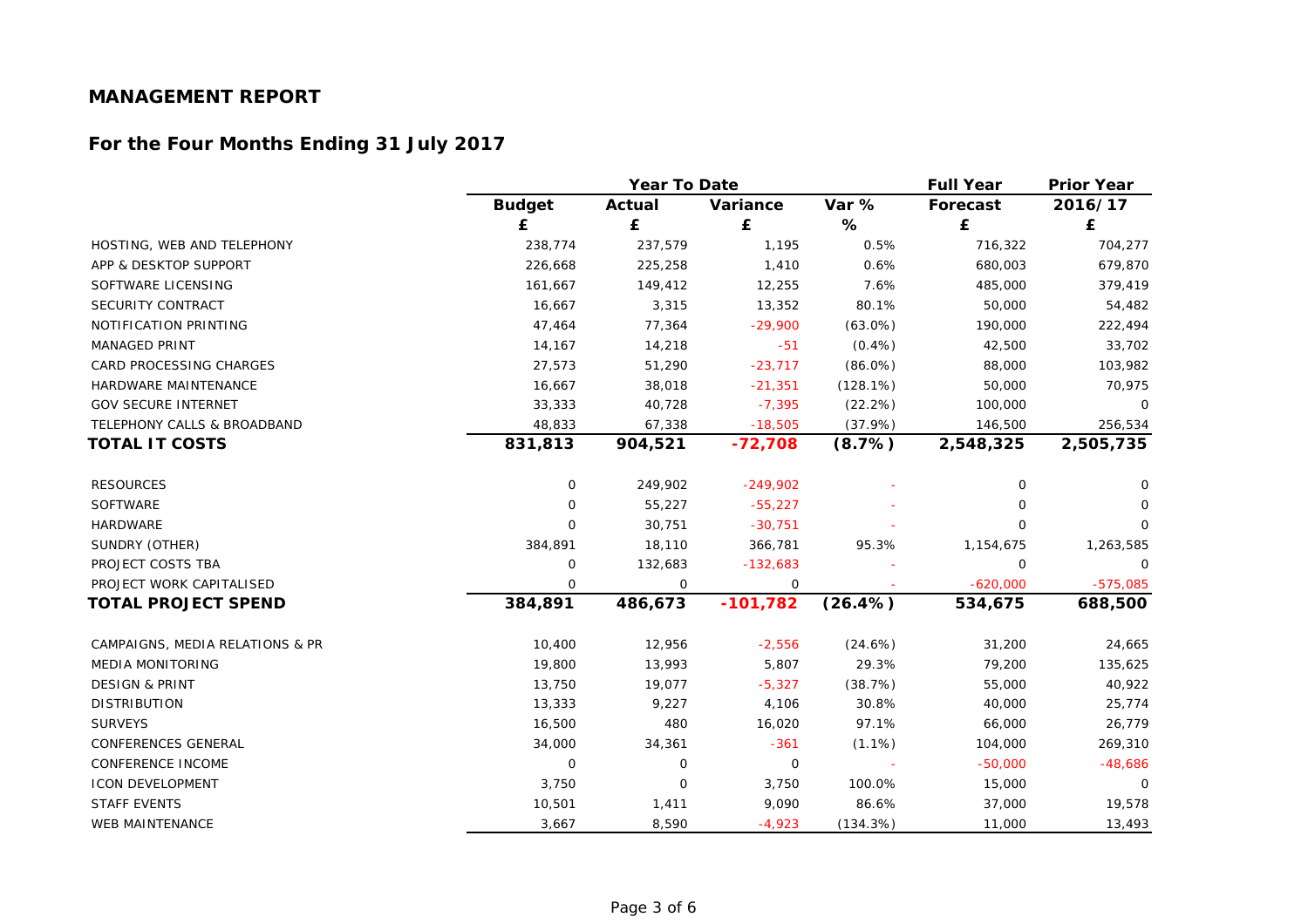|                             |               | <b>Year To Date</b>         | <b>Full Year</b> | <b>Prior Year</b> |  |         |  |
|-----------------------------|---------------|-----------------------------|------------------|-------------------|--|---------|--|
|                             | <b>Budget</b> | Var %<br>Variance<br>Actual |                  |                   |  | 2016/17 |  |
|                             |               |                             |                  | %                 |  |         |  |
| <b>TOTAL COMMUNICATIONS</b> | 125,701       | 100,096                     | 388,400          | 507,460           |  |         |  |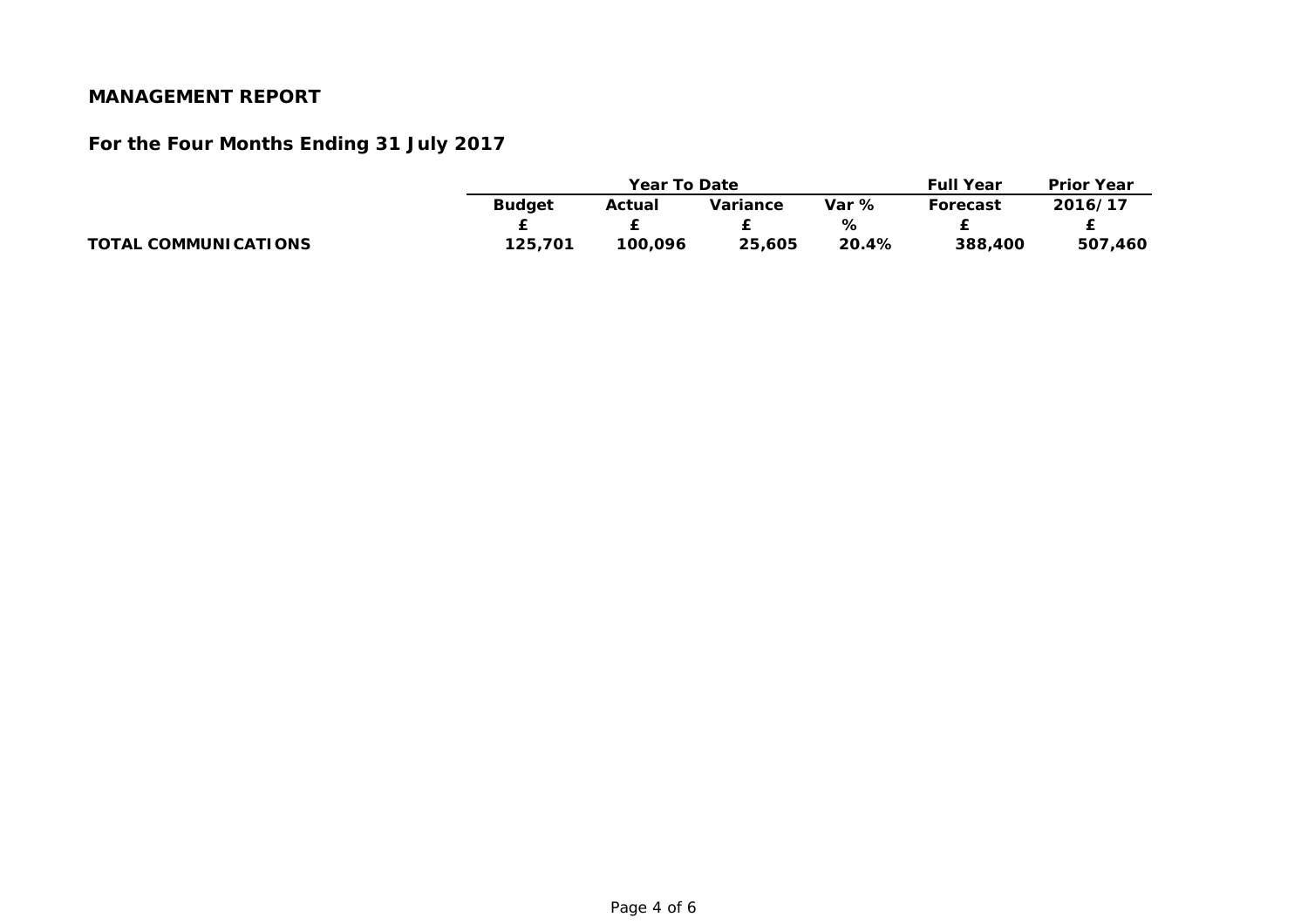|                                              |               | Year To Date |             | <b>Full Year</b> | <b>Prior Year</b> |           |
|----------------------------------------------|---------------|--------------|-------------|------------------|-------------------|-----------|
|                                              | <b>Budget</b> | Actual       | Variance    | Var %            | Forecast          | 2016/17   |
|                                              | £             | £            | £           | %                | £                 | £         |
| <b>BANK CHARGES</b>                          | $\mathbf 0$   | 459          | $-459$      |                  | 37,500            | 47,624    |
| <b>EXTERNAL AUDIT</b>                        | 11,000        | 10,833       | 167         | 1.5%             | 33,000            | 32,500    |
| <b>INTERNAL AUDIT</b>                        | 8,000         | 4,181        | 3,819       | 47.7%            | 37,000            | 69,431    |
| <b>CORPORATION TAX</b>                       | $\Omega$      | $\Omega$     | $\mathbf 0$ |                  | $\Omega$          | 17        |
| <b>BAD DEBT WRITE OFF</b>                    | $\mathbf 0$   | 440          | $-440$      |                  | $\mathbf 0$       | 3,562     |
| <b>TOTAL FINANCIAL COSTS</b>                 | 19,000        | 15,913       | 3,087       | 16.2%            | 107,500           | 153,134   |
| CAR HIRE                                     | 2,250         | 1,369        | 881         | 39.2%            | 9,500             | 5,251     |
| <b>TRAVEL HOSTING</b>                        | 0             | 384          | $-384$      |                  | 0                 | 226       |
| <b>TRAVEL UK</b>                             | 127,199       | 139,026      | $-11,827$   | $(9.3\%)$        | 407,000           | 445,577   |
| <b>TRAVEL OVERSEAS</b>                       | 51,085        | 45,774       | 5,311       | 10.4%            | 139,700           | 97,136    |
| <b>TRAVEL INCOME - UK</b>                    | $-3,142$      | $-346$       | $-2,796$    | 89.0%            | $-7,000$          | $-6,526$  |
| <b>TRAVEL INCOME - OVERSEAS</b>              | $-4,489$      | $-8,261$     | 3,772       | $(84.0\%)$       | $-10,000$         | $-15,328$ |
| <b>TOTAL TRAVEL</b>                          | 172,903       | 177,946      | $-5,043$    | $(2.9\%)$        | 539,200           | 526,336   |
| LEGAL                                        | 211,117       | 76,479       | 134,638     | 63.8%            | 654,000           | 349,017   |
| LEGAL COSTS RECOVERED                        | $-5,611$      | $-2,968$     | $-2,643$    | 47.1%            | $-25,000$         | $-27,109$ |
| LIBRARY & SUBSCRIPTIONS                      | 21,917        | 19,654       | 2,262       | 10.3%            | 57,400            | 54,354    |
| PROFESSIONAL MEMBERSHIPS                     | 2,500         | 3,389        | $-889$      | (35.6%)          | 14,250            | 10,714    |
| <b>RESEARCH</b>                              | 38,500        | 17,640       | 20,860      | 54.2%            | 115,000           | 35,634    |
| <b>RESEARCH GRANTS FUND</b>                  | $\mathbf 0$   | $\mathbf 0$  | $\mathbf 0$ |                  | 125,000           | $\circ$   |
| PROFESSIONAL SERVICES                        | 35,911        | 51,196       | $-15,285$   | (42.6%)          | 137,500           | 163,404   |
| <b>STAFF RECOGNITION</b>                     | 10,740        | $-2,646$     | 13,386      | 124.6%           | 10,740            | 9,452     |
| <b>TOTAL LEGAL, PROFESSIONAL &amp; OTHER</b> | 315,074       | 162,745      | 152,329     | 48.3%            | 1,088,890         | 595,466   |